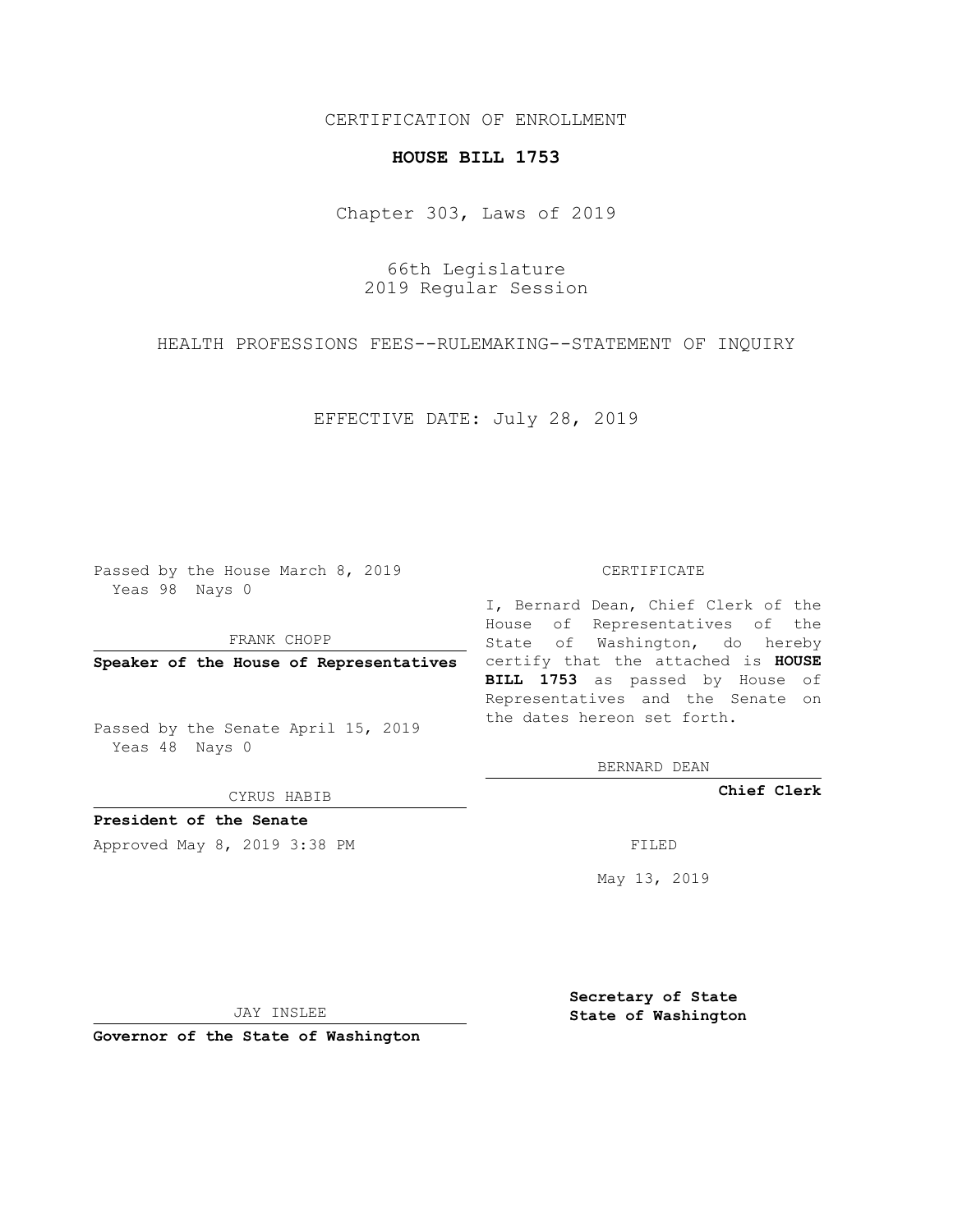## **HOUSE BILL 1753**

Passed Legislature - 2019 Regular Session

**State of Washington 66th Legislature 2019 Regular Session**

**By** Representatives Riccelli, Macri, and Harris

Read first time 01/30/19. Referred to Committee on Health Care & Wellness.

1 AN ACT Relating to requiring a statement of inquiry for rules 2 affecting fees related to health professions; and amending RCW 34.05.310.3

4 BE IT ENACTED BY THE LEGISLATURE OF THE STATE OF WASHINGTON:

5 **Sec. 1.** RCW 34.05.310 and 2011 c 298 s 20 are each amended to read as follows:6

 (1)(a) To meet the intent of providing greater public access to administrative rule making and to promote consensus among interested parties, agencies must solicit comments from the public on a subject of possible rule making before filing with the code reviser a notice of proposed rule making under RCW 34.05.320. The agency must prepare 12 a statement of inquiry that:

13 (i) Identifies the specific statute or statutes authorizing the 14 agency to adopt rules on this subject;

15 (ii) Discusses why rules on this subject may be needed and what 16 they might accomplish;

17 (iii) Identifies other federal and state agencies that regulate 18 this subject, and describes the process whereby the agency would 19 coordinate the contemplated rule with these agencies;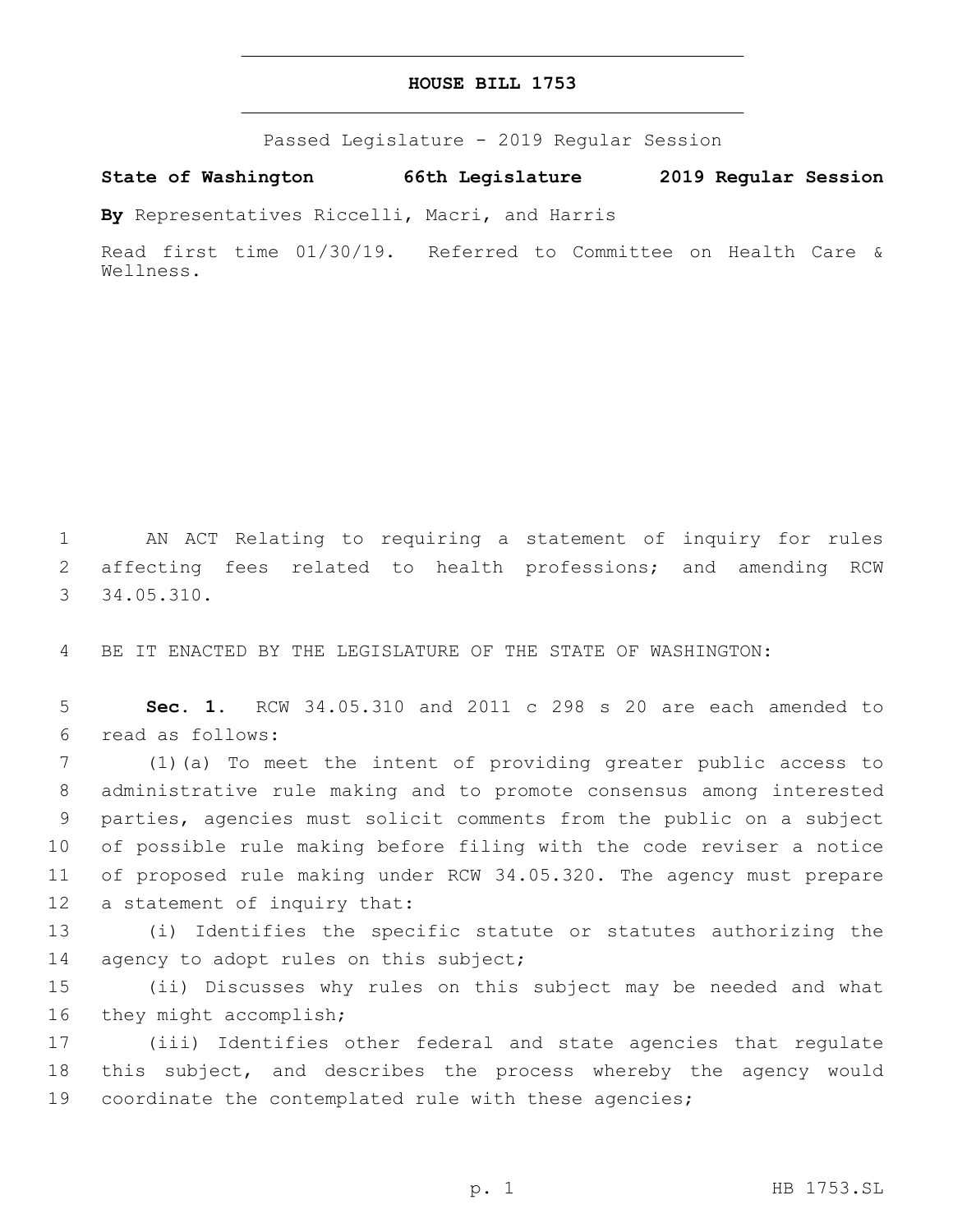(iv) Discusses the process by which the rule might be developed, including, but not limited to, negotiated rule making, pilot rule 3 making, or agency study;

 (v) Specifies the process by which interested parties can effectively participate in the decision to adopt a new rule and formulation of a proposed rule before its publication.

 (b) The statement of inquiry must be filed with the code reviser for publication in the state register at least thirty days before the date the agency files notice of proposed rule making under RCW 34.05.320 and the statement, or a summary of the information contained in that statement, must be sent to any party that has requested receipt of the agency's statements of inquiry.

 (2) Agencies are encouraged to develop and use new procedures for reaching agreement among interested parties before publication of notice and the adoption hearing on a proposed rule. Examples of new 16 procedures include, but are not limited to:

 (a) Negotiated rule making by which representatives of an agency and of the interests that are affected by a subject of rule making, 19 including, where appropriate, county and city representatives, seek to reach consensus on the terms of the proposed rule and on the 21 process by which it is negotiated; and

 (b) Pilot rule making which includes testing the feasibility of complying with or administering draft new rules or draft amendments to existing rules through the use of volunteer pilot groups in various areas and circumstances, as provided in RCW 34.05.313 or as 26 otherwise provided by the agency.

 (3)(a) An agency must make a determination whether negotiated rule making, pilot rule making, or another process for generating participation from interested parties prior to development of the 30 rule is appropriate.

 (b) An agency must include a written justification in the rule- making file if an opportunity for interested parties to participate in the rule-making process prior to publication of the proposed rule 34 has not been provided.

 (4) Except as provided in subsection (5) of this section, this 36 section does not apply to:

(a) Emergency rules adopted under RCW 34.05.350;

 (b) Rules relating only to internal governmental operations that are not subject to violation by a nongovernment party;